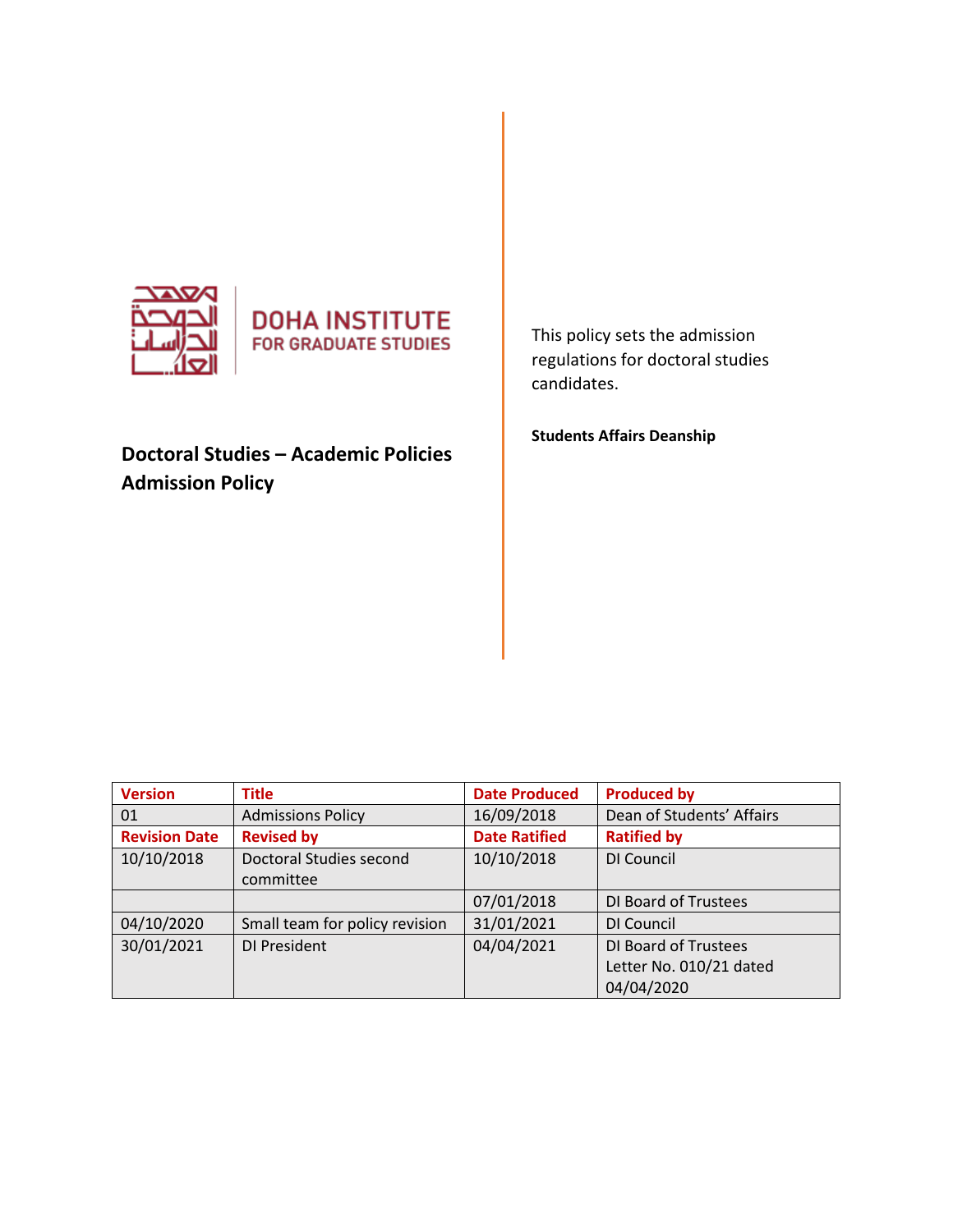### **Doctoral Studies – Academic Policies Admission Policy**

#### **Policy Purpose:**

This policy sets the admission regulations for doctoral studies candidates.

#### **Goals and principles of recruiting and admitting students:**

Recruiting and admitting students to Ph.D. studies at the institute aim to attract the best students academically on the national, regional, and international levels.

Students are admitted based on the principle of academic competition among applicants.

## **Conditions and requirements of admission:**

#### **Academic qualifications:**

The applicant must have a bachelor's degree in the field of specialization or a related field, with a GPA of not less than 3.50, and a master's degree or equivalent degree with a GPA of not less than 3.75 on a 4.00 scale (or equivalent) from an accredited university that is recognized in the lists of the Qatari Ministry of Education and Higher Education. Also, the specialty should be related to the research field for which the candidate applied.

The applicant shall prove that he/ she was a regular student at the bachelor's and master's degree levels.

Each program may set its own additional requirements.

#### **Language requirements:**

- Ability to use Arabic language as the academic language for research and writing.
- Minimum English language proficiency requirement by presenting an Academic IELTS score of 7.00 or equivalent.

#### **The required documents:**

- Application for admission.
- Authenticated copies of bachelor's and master's degrees and transcripts.
- A copy of the master's thesis, graduation project/Capstone, or research sample.
- IELTS scores or equivalent.
- Curriculum Vitae (CV).
- Statement of Interest of 750-1000 words explaining the candidate's motives to enroll in doctoral studies at the Institute, and how his background and academic qualifications will contribute to his success in the program in which he intends to study, in addition to his future plans.
- A Ph.D. dissertation proposal of two thousand (2,000) words, in which the candidate identifies his/her research interests as well as the fields in which he/she intends to research.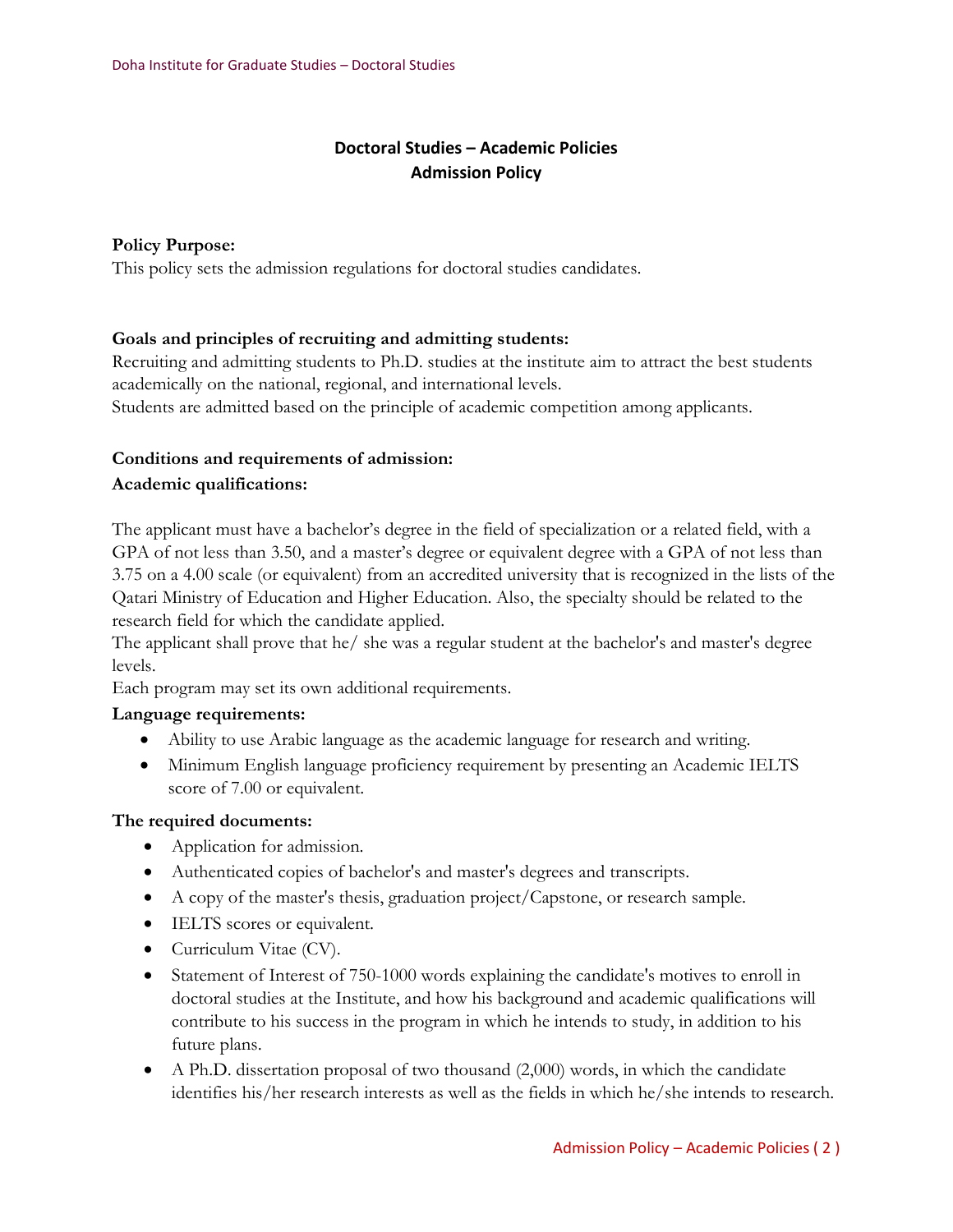The candidate may also propose the names of academics he/she wishes to work under their supervision. Further, the candidate can contact professors at the Institute to get the initial approval that one of them is willing to supervise the dissertation in case the student is accepted into the Institute.

- Recommendation letters from 3 academics familiar with the applicant's academic career, and they should be sent by the recommender directly to the Office of Admission and Registration.
- Admission test results (GRE).
- Fulfill any additional requirements specified in the announcement of admission.

#### **Evaluation criteria for admission to the Institute:**

- 1) Student Affairs shall keep and maintain records of the evaluation criteria proposed by the different programs through their respective schools after being approved by the provost.
- 2) The evaluation is carried out according to the agreed criteria applied on the electronic admission system, which is considered the only mechanism for evaluating the student and saving his/her results.
- 3) Selecting students for the programs is based on specific criteria, such as evaluation of the curriculum vitae (CV), academic transcripts, the initial proposal, the research contribution, and the outcome of the interview.

#### **Stages of the admission process:**

The admission office ensures that the candidates' files meet the admission requirements and conditions. The files are evaluated according to the following steps:

- 1) Checking academic transcripts: It is a stage in which the Admissions Office checks the students' academic transcripts to ensure those transcripts meet the requirements.
- 2) The files that fulfil the admission requirements get referred from the Admissions Office to the programs. Each program conducts initial evaluations through an admission committee that includes all program members, in addition to a professor from outside the program appointed by the Dean.
- 3) Personal interviews: The program conducts personal interviews with students who pass the initial evaluation stage. Then, the committee provides its recommendation to the college Dean.

#### **Approval of Admissions results:**

The final admissions results are approved as follows:

- The college dean sends their recommendations to the Doctoral Studies Board.
- The director of the Doctoral Studies Board passes those recommendations to the Provost for final approval.
- The results are then sent from the Provost's office to the Deanship of Students Affairs to start the process of registering the new students.